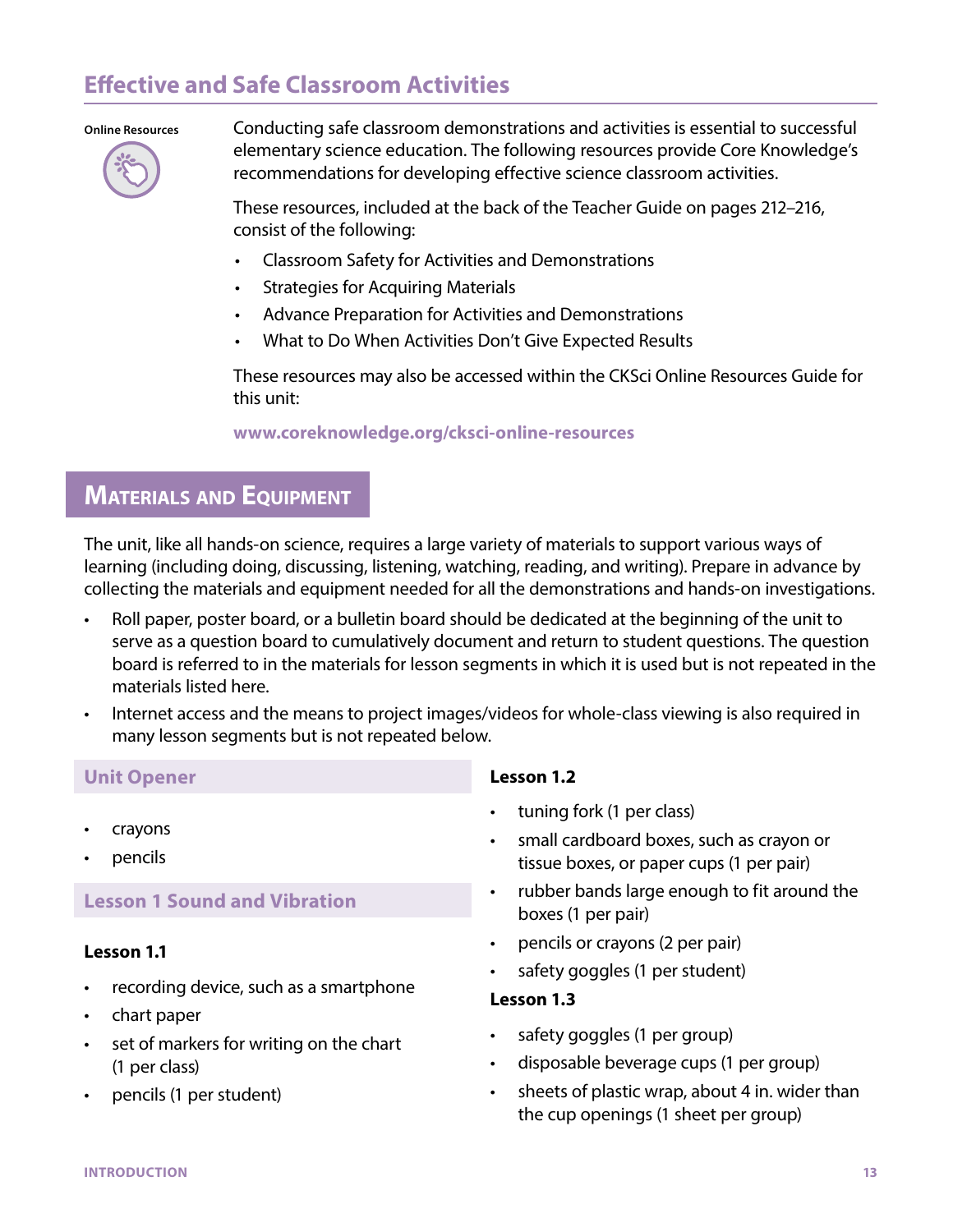#### **Lesson 1.3,** continued

- rubber bands, sized to hold the plastic wrap tightly to the cup (1 per group)
- fine table salt (one-eighth teaspoon per group)
- trays (1 per group)
- other assorted lightweight materials—such as larger salt crystals, cut-up squares of tissue paper, pencil shavings, or round sprinkles/ nonpareils (about one-eighth teaspoon of a material per group)

#### **Lesson 1.4**

• access to musical instruments

#### **Lesson 1.5**

- cardboard paper tubes, about 6–12 in. in length (1 per student)
- waxed paper, 6x6-in. pieces (1 per student)
- rubber bands, sized to fit around the tubes (1 per student)
- pointed scissors or awl (teacher use)
- rubber bands, box of assorted sizes (1 per class)
- cardboard boxes, such as from shoes, tissues, or crayons (1 per group)
- disposable aluminum pie pans (2 per group)
- 12-inch. long pieces of string (1 per group)
- clean, empty plastic water bottles (1 per group)
- dried beans (1 tablespoon in a cup per group)

#### **Lesson 2 Light**

#### **Lesson 2.2**

- children's literature about fireflies
- smartphone
- cardboard shoeboxes with a small eyehole punched in one end (1 per group)
- small, common classroom objects (1 set per group)
- flashlight
- glow-in-the-dark objects, such as stars or glow sticks (1 pair per group)

#### **Lesson 2.3**

- cardboard shoeboxes, with a pinhole in one end (1 per group)
- small nonluminous classroom objects (1 per student)
	- small luminous objects, such as glow sticks or flashlights (1 per group)

#### **Lesson 2.4**

• flashlight

### **Lesson 2.5**

- flashlight
- copy of a theater ticket with seat numbers
- colored pencils

### **Lesson 3 Light and Materials**

#### **Lesson 3.1**

- file folders (1 per student)
- markers or colored pencils (1 set per group)

#### **Lesson 3.2**

- flashlights (1 per group)
- clear plastic objects (1 per group)
- clear glass square, such as in a picture frame with no backing, or a water glass (1 per class)
- clouded plastic objects (1 per group)
- waxed paper squares (1 per group)
- cardboard squares (1 per group)
- poster board squares (1 per group)
- wood squares (1 per group)
- plastic mirrors (1 per group)
- aluminum foil squares (1 per group)

#### **Lesson 3.3**

- flashlights (1 per group)
- cardboard squares (1 per group)
- wood squares (1 per group)
- aluminum foil squares (1 per group)
- plastic mirrors (1 per group)